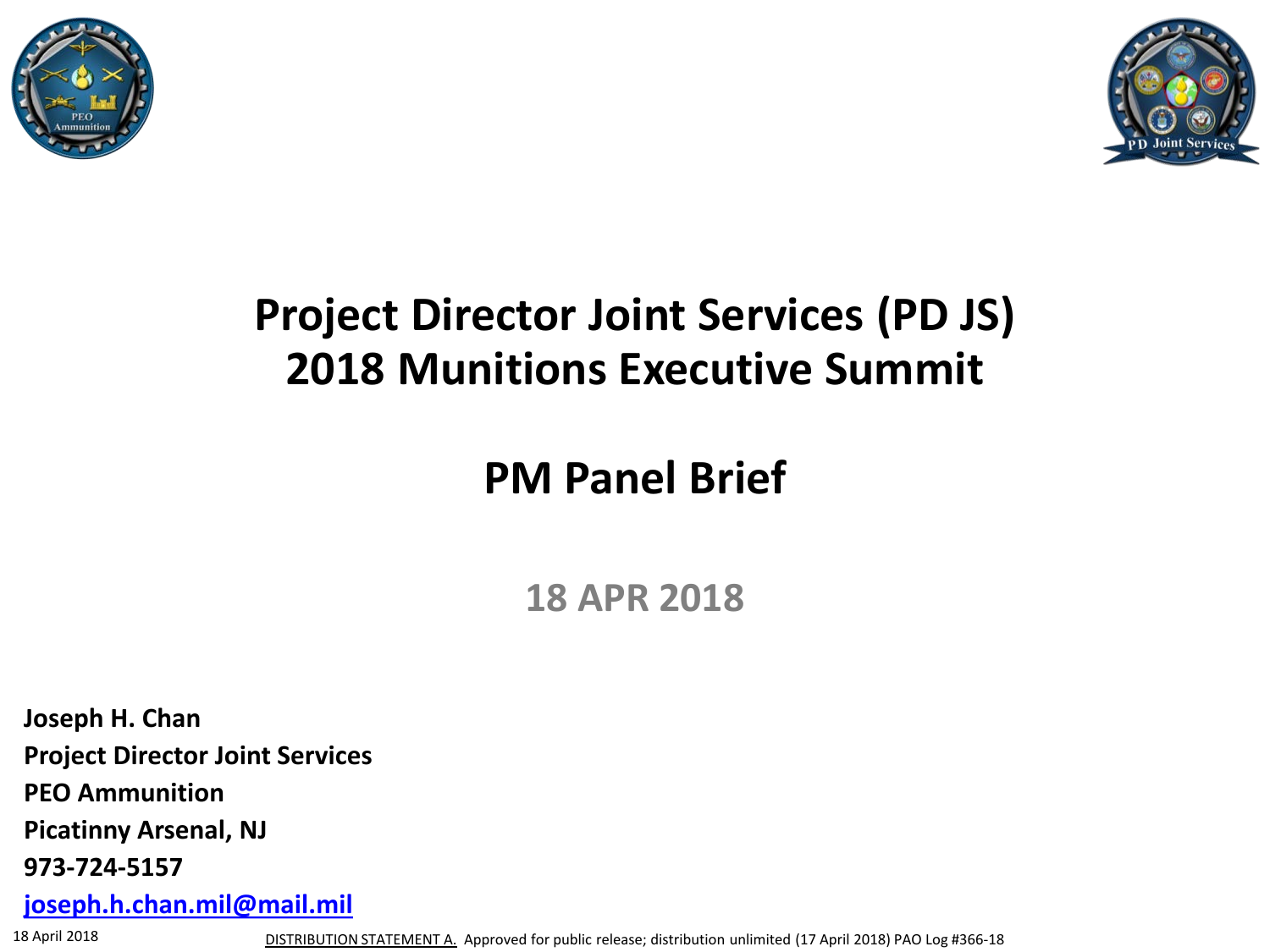

# **What We Do for the Ammunition Enterprise**





• Coordinate and Integrate the DoD's **Single Manager for Conventional Ammunition (SMCA)** responsibilities

• SMCA & Industrial Base Policy

#### • Manufacturing Technology • Ammo Logistics R&D

#### **Demilitarization**

- Execute All DoD Conventional Ammunition
- R&D of New Capabilities
- Resource, Recovery & Recycle Program
- Ammunition Peculiar Equip
- **Interface with the Services**
- SMCA Service Issue Resolution
- SMCA Customer Survey
- Joint Ordnance Commander's Group (JOCG) EXCOM Chair



#### **Manage Industrial Base**

- Update / Execute Strategic Plan
- Supply Chain Management
	- o Implement Section 806, PL 105-261
	- o Single Point Failure Program
- Industrial Committee of Ammo Producers
- Army Ammo Plant Production Base Support
	- o Acquisition, Sustainment, & Modernization Strategies
	- o Layaway & Maintenance of Inactive Facilities
	- o Armament Retooling & Manufacturing Support
- GOCO Facility Competitions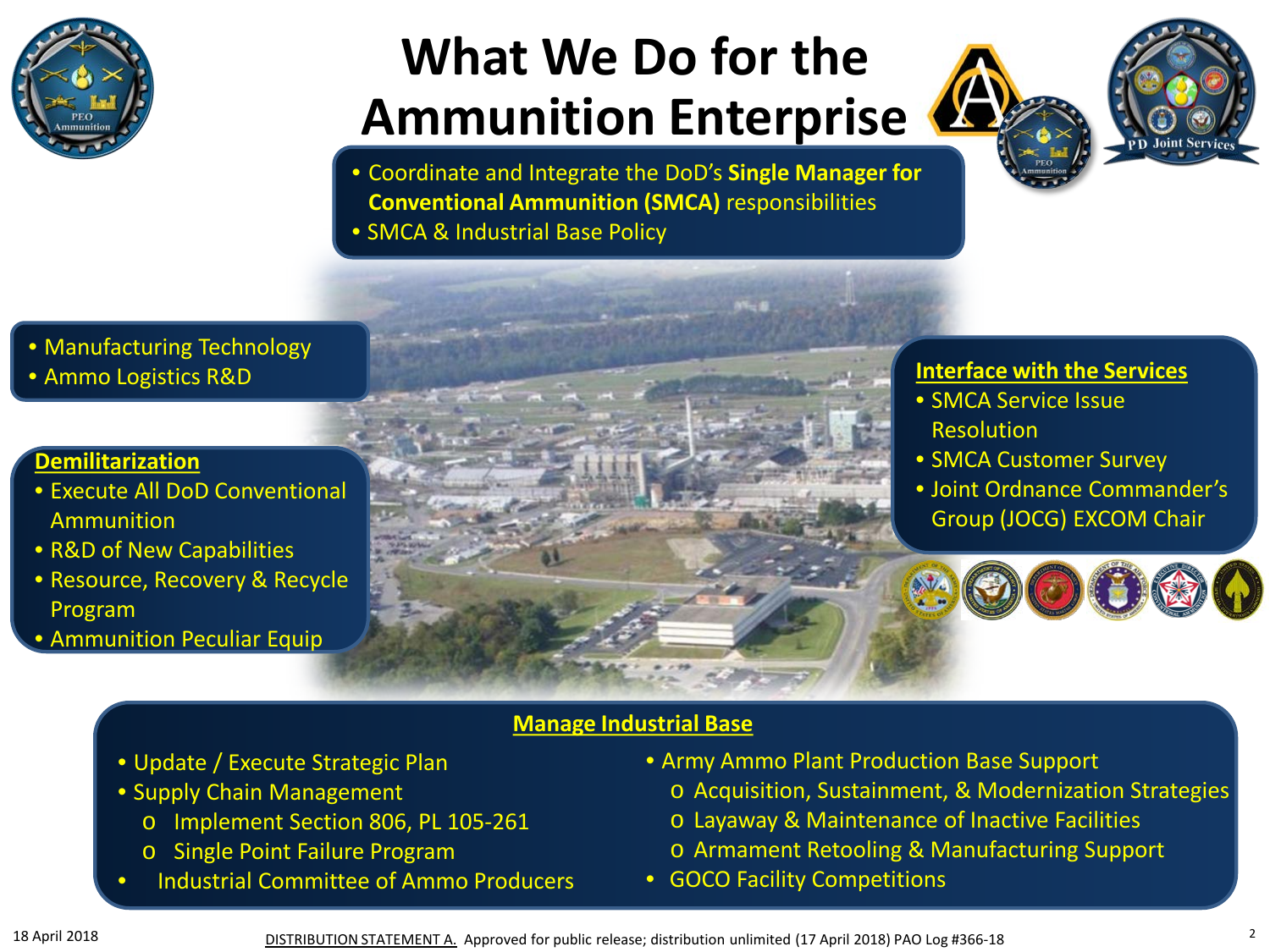# **PD JS Budget Outlook (FY18-FY23)**





3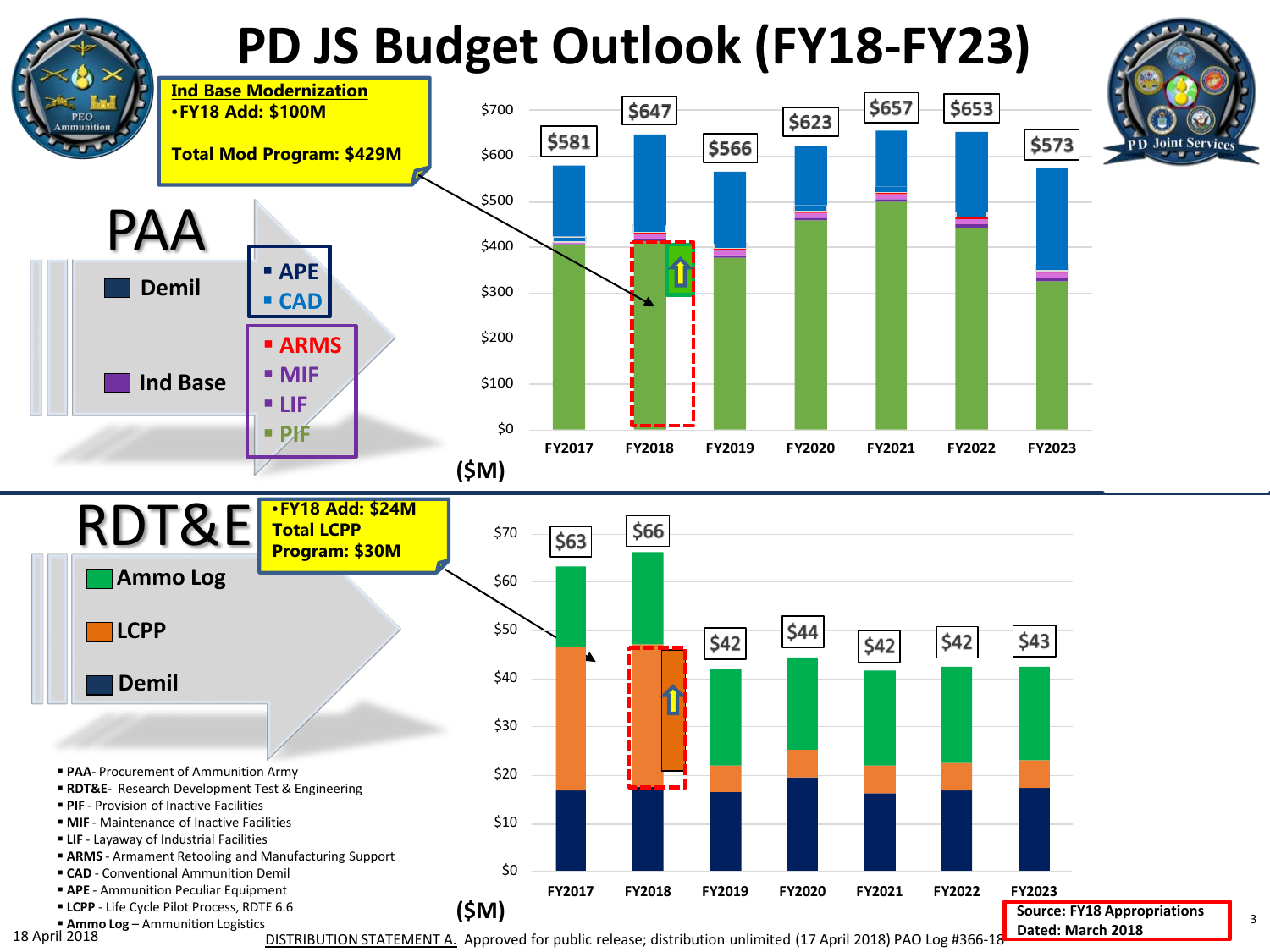

# **Main Priorities & Challenges**



- 1. Modernizing Without Disrupting Production
	- PB19 adds \$1.25B over FY19-23 for Production Base Support (PBS).
	- Additional tools needed to execute, i.e. Corps of Engineers and /or direct to an Architecture / Engineering Firm
	- Articulation of full PBS requirements to HQDA

#### 2. Execute HSAAP Explosives Capacity Increase

- RDX increase by FY23 / IMX increase by FY22
- Understand implications of new National Defense Strategy on explosive capacity requirements
- ANSOL remediation technical solution
- 3. Conclude SCAAP Facility Competition
- 4. Complete RFAAP Nitrocellulose Facility
- 5. Reducing Operations and Maintenance Costs of AAPs
	- Must incorporate new requirements affordably
	- Look for opportunities to reduce or better incentivize execution of existing requirements
- 6. Demilitarization
	- Restriction on demil of selected serviceable munitions drives uneconomical execution
	- Lack of stable funding limits flexibility in work-loading depots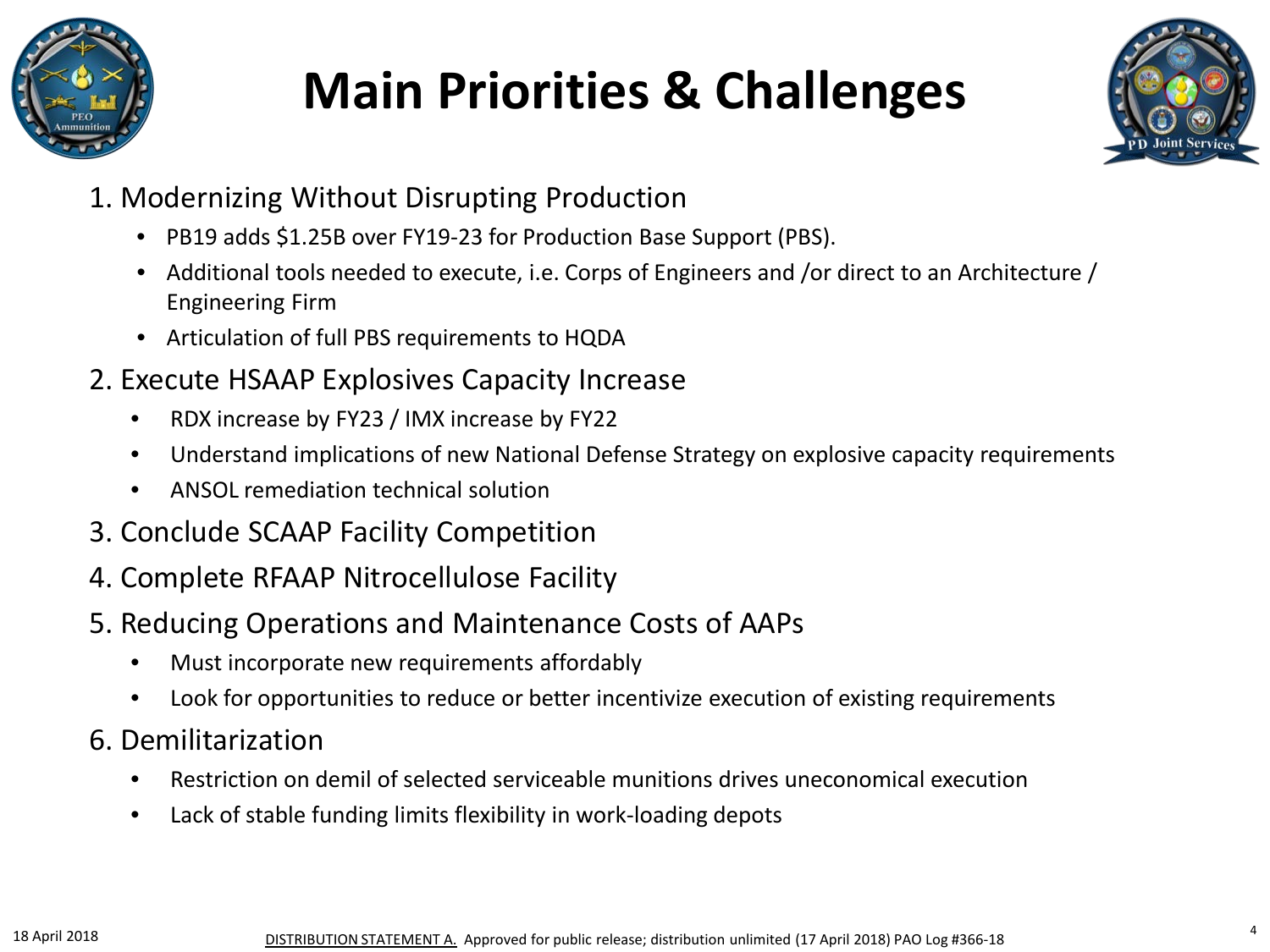

### **Major Demil Stockpile Items**





Miscellaneous Rounds CLINs being Evaluated 16" Rounds CLIN Proposals Due 15 May 2018

**\*Stockpile: 387,162 tons ammo; 27,152 tons missile**